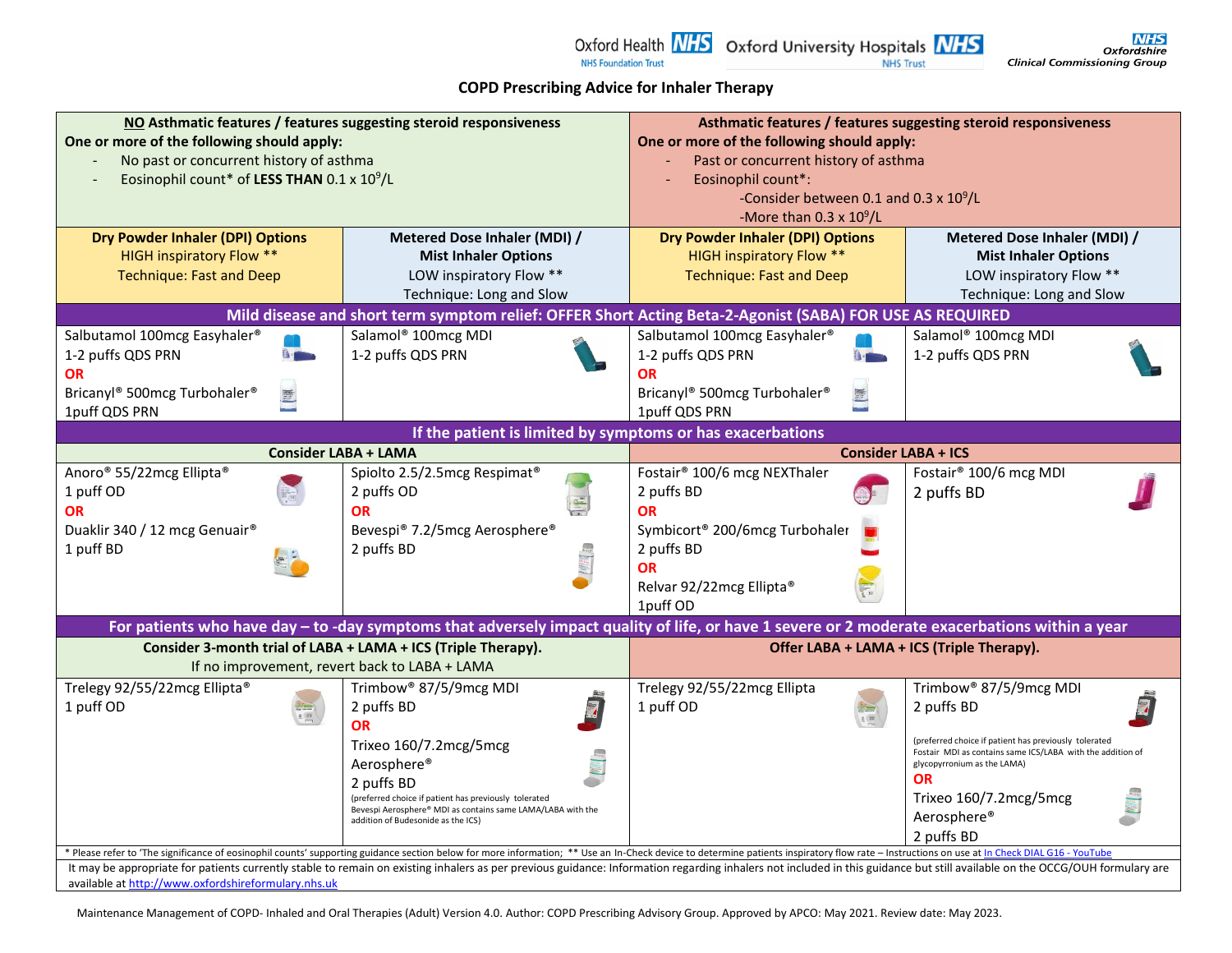# **Maintenance Management of COPD – Inhaled and Oral Therapies (Adults)**

**Managing Stable COPD:** The fundamentals of COPD care, according to NICE Chronic obstructive pulmonary disease in over 16s: diagnosis and management (NG115), 2018 are to:

- offer treatment and support to stop smoking offer pulmonary rehabilitation if indicated
- offer pneumococcal and influenza vaccinations optimise treatment for co-morbidities

Oxford Health **NHS** 

- 
- co-develop a personalised self management plan

These treatments and plans should be revisited at every review.

Inhaled therapies should be started only if:

- all the above interventions have been offered (if appropriate), and
- inhaled therapies are needed to relieve breathlessness and exercise limitation, and
- 

| people have been trained to use inhalers and can demonstrate satisfactory technique.            |                                                                                            | GOLD (Global Init        |
|-------------------------------------------------------------------------------------------------|--------------------------------------------------------------------------------------------|--------------------------|
|                                                                                                 |                                                                                            | strongly recomme         |
| Use of Spacers: Every patient using an MDI should have a spacer to administer their maintenance |                                                                                            | patients with COP        |
| medication. Patients should be made aware that:                                                 |                                                                                            | being on bronchod        |
|                                                                                                 | The drug should be administered by a single actuation of the metered dose inhaler into the | $10^9$ /L cells/uL; to c |

- The drug should be administered by a single actuation of the metered dose inhaler into the spacer, followed by inhalation – Subsequent doses may be repeated at 30 second intervals.
- There should be minimal delay between MDI actuation and inhalation.
- Tidal breathing is as effective as single breaths.
- Spacers should be cleaned monthly rather than weekly as per manufacturer's recommendations or performance is adversely affected. They should be washed in detergent and allowed to dry in air. The mouthpiece should be wiped clean of detergent before use.
- Drug delivery via a spacer may vary significantly due to static.
- Plastic spacers should be replaced at least every 12 months but some may need changing at 6 months.

**The Significance of Eosinophil Counts:** The peripheral blood eosinophil, measured routinely from a full blood count, has been shown to be a sensitive and specific biomarker in COPD. It is used in clinical practice, to determine the potential for inhaled corticosteroid response. Evidence from Oxford and now replicated in numerous studies worldwide show a linear association of the peripheral blood eosinophils with exacerbation frequency in patients with COPD. This exacerbation risk in patients with eosinophil levels above  $0.1 \times 10^9$ /L and to a much greater extent levels above  $0.3 \times 10^9$ /L can be attenuated with inhaled corticosteroids in patients with COPD.

tiative for Chronic Obstructive Lung Disease) nd the initiation of inhaled corticosteroids in D who continue to have exacerbations despite ilator therapy if eosinophil levels are above  $0.3 x$ onsider inhaled corticosteroids in these patients with eosinophil counts between  $0.1 - 0.3 \times 10^9$ /L; and also strongly recommends avoidance of inhaled corticosteroids in patients with COPD in whom the eosinophils are less than  $0.1 \times 10^9 / L$ .

There is some variability of eosinophil counts, and significant reduction if the full blood count (FBC) is taken during a course of oral corticosteroids. Advice would suggest if available, to review the trends of eosinophil counts over time to assess likelihood of eosinophil count levels. Otherwise there is low/moderate evidence advising the frequency of measuring the FBC. In 2 weeks, and at 3months, the repeatability of eosinophil counts is high and suggest only one reading is needed.

**Importance of Inhaler Technique:** Teaching inhaler technique improves the correct usage of inhalers. Inhalers should only be prescribed after patients have received training in the use of the device and have demonstrated satisfactory technique.

Choice of inhaler device should be firstly based on patient's inspiratory capacity, along with choice of drug, patient preference and local cost. Other considerations include:

- Using the In-Check device to help determine the best inhaler device for a patient using their inspiratory flow as a guide. Note that a small proportion of patients may have insufficient inspiratory capacity to effectively use an MDI.
- Patient preference for certain devices should be considered. If the patient is unable to use a device satisfactorily an alternative should be found.
- The patient should have their ability to use the prescribed inhaler device (particularly for any change in device) assessed by a competent healthcare professional.
- Inhaler technique must be reassessed as part of a structured clinical review.
- Generic prescribing of inhalers should be avoided as this might lead to people with COPD being given an unfamiliar inhaler device which they are not able to use properly.
- Prescribing mixed inhaler types may cause confusion and lead to increased errors in use.
- Helpful training videos are available online a[t www.asthma.org.uk/advice/inhaler-videos/](http://www.asthma.org.uk/advice/inhaler-videos/) and [www.rightbreathe.com](http://www.rightbreathe.com/)

Maintenance Management of COPD- Inhaled and Oral Therapies (Adult) Version 4.0. Author: COPD Prescribing Advisory Group. Approved by APCO: May 2021. Review date: May 2023.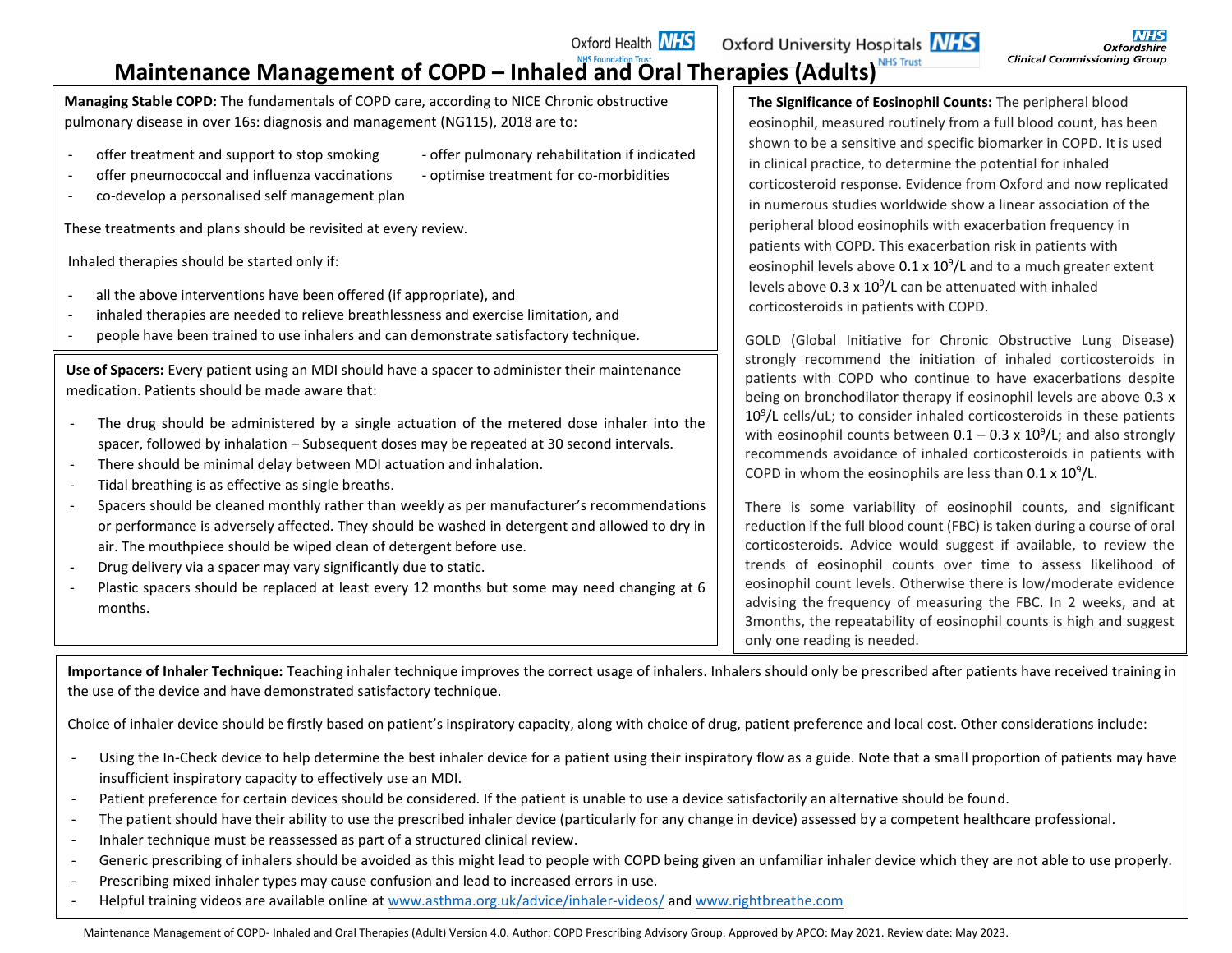# **Maintenance Management of COPD – Inhaled and Oral Therapies (Adults)**

#### **Add-on Therapies:**

In addition to inhaler therapy, there are a few oral medications that can be considered in the treatment of COPD:

| <b>Therapy</b>                                                                                        | <b>Dosage</b>     | <b>Notes</b>                                                                                                                                    |  |
|-------------------------------------------------------------------------------------------------------|-------------------|-------------------------------------------------------------------------------------------------------------------------------------------------|--|
| <b>Mucolytics:</b>                                                                                    |                   | Consider mucolytic drug therapy for people with a chronic cough productive of sputum.                                                           |  |
| Carbocisteine 375mg                                                                                   | Initially         | Only continue mucolytic therapy if there is symptomatic improvement, for example, reduction in frequency of cough                               |  |
| Capsule                                                                                               | 750mg TDS         | and sputum production.                                                                                                                          |  |
|                                                                                                       |                   | Do not routinely use mucolytic drugs to prevent exacerbations in people with stable COPD.                                                       |  |
| Xanthine:                                                                                             |                   | Theophylline should only be used after a trial of both short-acting bronchodilators and long-acting bronchodilators, or                         |  |
| Theophylline 200mg                                                                                    | Initially         | for people who are unable to use inhaled therapy.                                                                                               |  |
| <b>MR Tablet</b>                                                                                      | 200mg BD          | TDM: A 6-hour post dose level should be taken after:                                                                                            |  |
| <b>Brand: Uniphyllin</b>                                                                              |                   | the first 5 days of treatment<br>$\overline{\phantom{a}}$                                                                                       |  |
| Continus                                                                                              |                   | 5 days after a change in dose                                                                                                                   |  |
|                                                                                                       |                   | 5 days after an additional medication added into a patients' medication regimen that can change the levels of                                   |  |
|                                                                                                       |                   | serum theophylline                                                                                                                              |  |
|                                                                                                       |                   | Be aware of common side effects.                                                                                                                |  |
| Phosphodiesterase-4                                                                                   | Initally          | To be initiated by OUH Respiratory Consultants only                                                                                             |  |
| inhibitors:                                                                                           | 250mcg            | Roflumilast, as an add-on to bronchodilator therapy, is recommended as an option for treating severe chronic                                    |  |
| Roflumilast                                                                                           | OD for            | obstructive pulmonary disease in adults with chronic bronchitis, only if:                                                                       |  |
|                                                                                                       | once              | the disease is severe, defined as a forced expiratory volume in 1 second (FEV1) after a bronchodilator of less than<br>$\overline{\phantom{a}}$ |  |
|                                                                                                       | month             | 50% of predicted normal, and                                                                                                                    |  |
|                                                                                                       | then              | the person has had 2 or more exacerbations in the previous 12 months despite triple inhaled therapy with a long-                                |  |
|                                                                                                       | increased         | acting muscarinic antagonist, a long-acting beta-2 agonist and an inhaled corticosteroid.                                                       |  |
|                                                                                                       | to 500mcg         | Further information is available via NICE TA 461 and local Shared Care Protocol available at                                                    |  |
|                                                                                                       | <b>OD</b>         | http://oxccgportal.multi2.sitekit.net/clinical-support/local-pathways-and-                                                                      |  |
|                                                                                                       | thereafter        | guidelines/Prescribing/Roflumilast%20Amber%20Continuation%20Guideline.pdf                                                                       |  |
| <b>Macrolides:</b><br>Only to be used after advice has been sought from an OUH Respiratory Clinician: |                   |                                                                                                                                                 |  |
| Azithromycin 250mg                                                                                    | 250 <sub>mg</sub> | Consider azithromycin (usually 250 mg 3 times a week) for people with COPD if they:                                                             |  |
| Tablet                                                                                                | 3 x week          | • do not smoke and                                                                                                                              |  |
|                                                                                                       |                   | • have optimised non-pharmacological management and inhaled therapies, relevant vaccinations and (if appropriate)                               |  |
|                                                                                                       |                   | have been referred for pulmonary rehabilitation and                                                                                             |  |
|                                                                                                       |                   | • continue to have 1 or more of the following, particularly if they have significant daily sputum production:                                   |  |
|                                                                                                       |                   | frequent (typically 4 or more per year) exacerbations with sputum production<br>$\overline{a}$                                                  |  |
|                                                                                                       |                   | prolonged exacerbations with sputum production                                                                                                  |  |
|                                                                                                       |                   | exacerbations resulting in hospitalisation.                                                                                                     |  |
|                                                                                                       |                   |                                                                                                                                                 |  |

Oxford Health **NHS** Oxford University Hospitals **NHS** 

#### **If a trial of an add-on treatment is ineffective, stop the drug**